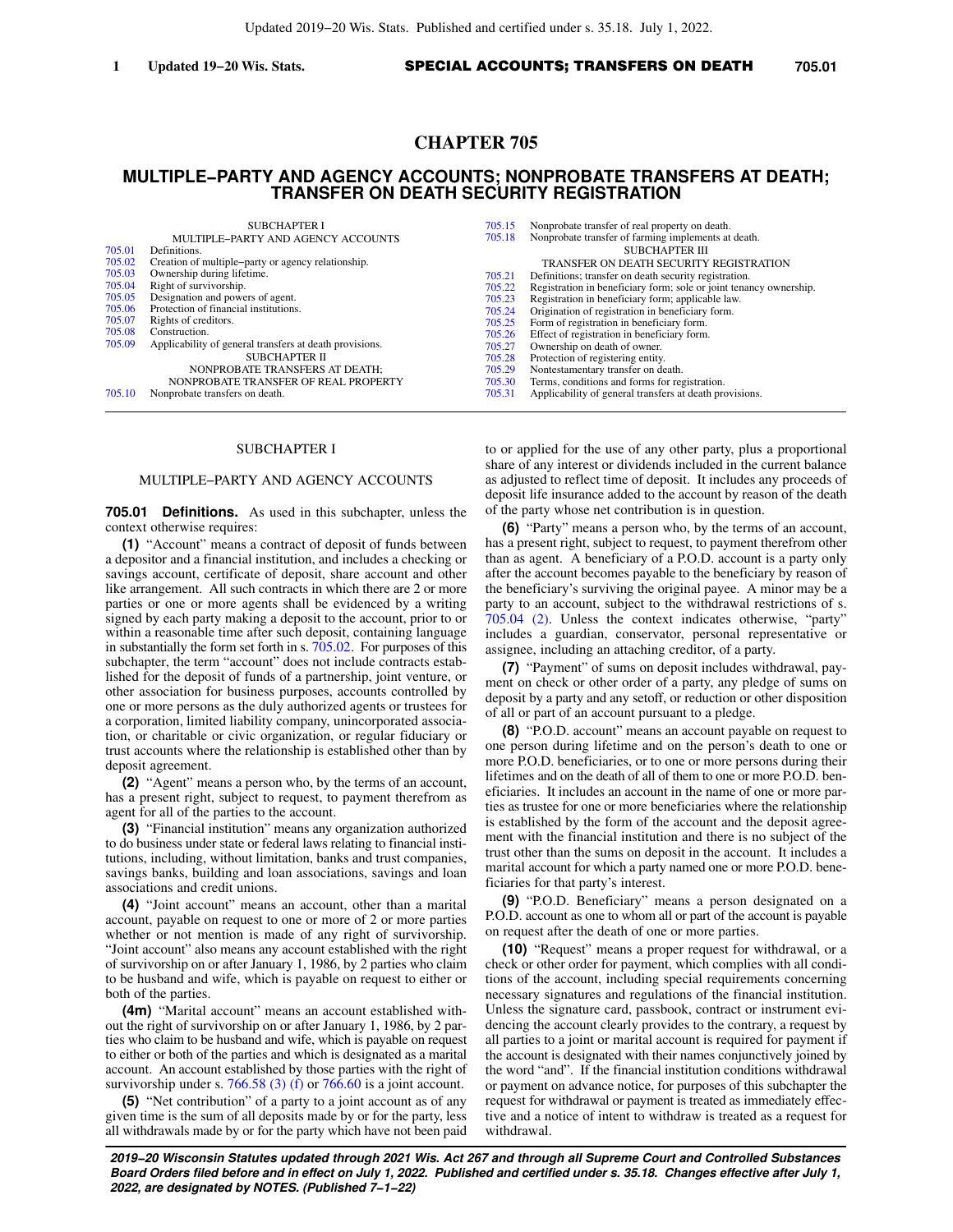## **705.01** SPECIAL ACCOUNTS; TRANSFERS ON DEATH **Updated 19−20 Wis. Stats. 2**

**(11)** "Sums on deposit" means the balance payable on a multiple−party account including interest, dividends, and any deposit life insurance proceeds added to the account by reason of the death of a party.

**History:** [1973 c. 291;](https://docs.legis.wisconsin.gov/document/acts/1973/291) [1979 c. 110](https://docs.legis.wisconsin.gov/document/acts/1979/110) s. [60 \(11\);](https://docs.legis.wisconsin.gov/document/acts/1979/110,%20s.%2060) [1983 a. 186;](https://docs.legis.wisconsin.gov/document/acts/1983/186) [1989 a. 331](https://docs.legis.wisconsin.gov/document/acts/1989/331); [1993 a.](https://docs.legis.wisconsin.gov/document/acts/1993/112) [112](https://docs.legis.wisconsin.gov/document/acts/1993/112), [486](https://docs.legis.wisconsin.gov/document/acts/1993/486).

The definition of "party" in sub. (6) relates only to parties to an account and has nothing to do with the legal standing of named beneficiaries to sue the depositor's or negligence in failing to maintain a POD account. Brooks v. Bank of Wisconsin Dells, [161 Wis. 2d 39,](https://docs.legis.wisconsin.gov/document/courts/161%20Wis.%202d%2039) [467 N.W.2d 187](https://docs.legis.wisconsin.gov/document/courts/467%20N.W.2d%20187) (Ct. App. 1991).

A personal representative is not a "party" to an account held as a "joint account" by the decedent and another who survives; a bank who disburses the funds of the joint account to the personal representative is not entitled to immunity under s. 705.06 (2). In Matter of Estate of Martz, [171 Wis. 2d 89](https://docs.legis.wisconsin.gov/document/courts/171%20Wis.%202d%2089), [491 N.W.2d 772](https://docs.legis.wisconsin.gov/document/courts/491%20N.W.2d%20772) (Ct. App. 1992).

A P.O.D. beneficiary must be named in the account records of the financial institution such that the financial institution can adhere to its contract to pay the depositor's funds to the beneficiary as it was directed upon the depositor's death. A separate writing not filed by a depositor with a financial institution is ineffective to alter a P.O.D. beneficiary designation under this chapter. Mueller v. Edwards, [2017 WI App 79](https://docs.legis.wisconsin.gov/document/courts/2017%20WI%20App%2079), [378 Wis. 2d 689,](https://docs.legis.wisconsin.gov/document/courts/378%20Wis.%202d%20689) [904 N.W.2d 392,](https://docs.legis.wisconsin.gov/document/courts/904%20N.W.2d%20392) [16−2437.](https://docs.legis.wisconsin.gov/document/wicourtofappeals/16-2437)

Multiple−Party and Agency Accounts Chapter 705, 1973 Wisconsin Statutes Effective July 1, 1975. Evans. WBB June 1975.

**705.02 Creation of multiple−party or agency relationship.** (1) Provisions in substantially the following form contained in a signature card, passbook, contract or instrument evidencing an account shall be effective to create the multiple−party accounts described in this subchapter when conspicuously printed or typewritten immediately above or adjacent to the place for the signatures of the parties to the account:

(a) Joint account: "THIS ACCOUNT/CERTIFICATE OF DEPOSIT IS JOINTLY OWNED BY THE PARTIES NAMED HEREON. UPON THE DEATH OF ANY OF THEM, OWNER-SHIP PASSES TO THE SURVIVOR(S).

(b) P.O.D. account with single party: "THIS ACCOUNT/ CERTIFICATE OF DEPOSIT IS OWNED BY THE PARTY NAMED HEREON. UPON THE DEATH OF SUCH PARTY, OWNERSHIP PASSES TO THE P.O.D. BENEFICIARY(IES) NAMED HEREON."

(c) P.O.D. account with multiple parties: "THIS ACCOUNT/ CERTIFICATE OF DEPOSIT IS JOINTLY OWNED BY THE PARTIES NAMED HEREON. UPON THE DEATH OF ANY OF THEM, OWNERSHIP PASSES TO THE SURVIVOR(S). UPON THE DEATHS OF ALL OF SUCH PARTIES, OWNER-SHIP PASSES TO THE P.O.D. BENEFICIARY(IES) NAMED HEREON."

(d) Marital account: "THIS ACCOUNT/CERTIFICATE OF DEPOSIT IS OWNED AS A MARITAL ACCOUNT BY THE PARTIES NAMED HEREON. UPON THE DEATH OF EITHER OF THEM, THE SURVIVOR OWNS 50% OF THE SUMS ON DEPOSIT."

(e) Marital account with P.O.D. beneficiaries: "THIS ACCOUNT/CERTIFICATE OF DEPOSIT IS OWNED AS A MARITAL ACCOUNT BY THE PARTIES NAMED HEREON. UPON THE DEATH OF EITHER OF THEM, 50% OF THE SUMS ON DEPOSIT ARE OWNED BY THE SURVIVOR AND 50% ARE OWNED BY THE P.O.D. BENEFICIARY(IES) NAMED HEREON BY THE DECEASED PARTY."

**(2)** Provisions in substantially the following form contained in a signature card, passbook, contract or instrument evidencing an account shall be effective to create the agency relationship described in this subchapter when conspicuously printed or typewritten immediately above or adjacent to the place for the designation of the agent or agents, which designation shall be separately subscribed or initialed by all of the parties to the account: "TRANSACTIONS REGARDING THIS ACCOUNT/CERTIFI-CATE OF DEPOSIT MAY BE MADE BY THE AGENT(S) NAMED HEREON. NO PRESENT OR FUTURE OWNER-SHIP OR RIGHT OF SURVIVORSHIP IS CONFERRED BY THIS DESIGNATION." In addition, if such designation makes specific reference to s. [705.05 \(3\)](https://docs.legis.wisconsin.gov/document/statutes/705.05(3)) or otherwise provides that the authority of an agent shall be exercisable notwithstanding the legal disability of any party to the account, or if the designated

agent is the spouse of a party, then the authority of such agent shall be governed by s. [705.05 \(3\).](https://docs.legis.wisconsin.gov/document/statutes/705.05(3))

**(3)** Any deposit made to an account created on or after July 1, 1975, and within the scope of this subchapter, which account is not evidenced by an agreement containing language in substantial conformity with this section, signed by the depositor in accordance with s. [705.01 \(1\)](https://docs.legis.wisconsin.gov/document/statutes/705.01(1)), shall nonetheless be deemed to create either a single−party relationship, with agency, or a joint or P.O.D. relationship, with or without the designation of one or more agents, or a marital relationship if the account is created after January 1, 1986, in accordance with whatever competent evidence is available concerning the depositor's intent at the time the account was created. Such relationship may differ from that established by any other depositor. A deposit which is made in conformity with the language and signature requirements of this section and s. [705.01 \(1\)](https://docs.legis.wisconsin.gov/document/statutes/705.01(1)) shall be deemed to create an account in accordance with this subchapter, with respect to such deposit and all other deposits by the same person, notwithstanding whatever relationships may be established by other depositors.

**History:** [1973 c. 291;](https://docs.legis.wisconsin.gov/document/acts/1973/291) [1983 a. 186](https://docs.legis.wisconsin.gov/document/acts/1983/186); [1989 a. 331;](https://docs.legis.wisconsin.gov/document/acts/1989/331) [2017 a. 365](https://docs.legis.wisconsin.gov/document/acts/2017/365) s. [111.](https://docs.legis.wisconsin.gov/document/acts/2017/365,%20s.%20111)

An unauthenticated ledger and signature cards bearing the entry "P.O.D." to the plaintiff were not competent evidence of the decedent's intent to make a savings and loan account payable on death to the plaintiff. Bruckner v. Prairie Federal Savings & Loan Ass'n, [81 Wis. 2d 215,](https://docs.legis.wisconsin.gov/document/courts/81%20Wis.%202d%20215) [260 N.W.2d 256](https://docs.legis.wisconsin.gov/document/courts/260%20N.W.2d%20256) (1977).

**705.03 Ownership during lifetime.** Unless there is clear and convincing evidence of a different intent:

**(1)** A joint account belongs, during the lifetime of all parties, to the parties without regard to the proportion of their respective contributions to the sums on deposit and without regard to the number of signatures required for payment. The application of any sum withdrawn from a joint account by a party thereto shall not be subject to inquiry by any person, including any other party to the account and notwithstanding such other party's minority or other disability, except that the spouse of one of the parties may recover under s. [766.70](https://docs.legis.wisconsin.gov/document/statutes/766.70). No financial institution is liable to the spouse of a married person who is a party to a joint account for any sum withdrawn by any party to the account unless the financial institution violates a court order.

**(2)** A P.O.D. account belongs to the original payee during the original payee's lifetime and not to the P.O.D. beneficiary or beneficiaries. If 2 or more parties are named as original payees, during their lifetimes rights as between them are governed by sub. [\(1\);](https://docs.legis.wisconsin.gov/document/statutes/705.03(1)) and a surviving original payee may revoke or amend the P.O.D. beneficiary designation at will.

**(3)** A marital account belongs, during the lifetime of both parties, to the parties without regard to the proportion of their respective contributions to the sums on deposit or to the number of signatures required for payment. A party to a marital account may name one or more P.O.D. beneficiaries for that party's interest. No person may inquire about the application of any sums withdrawn from a marital account by a party to the account, except that if the parties are married to one another the other party to the account may recover under s. [766.70](https://docs.legis.wisconsin.gov/document/statutes/766.70).

**History:** [1973 c. 291;](https://docs.legis.wisconsin.gov/document/acts/1973/291) [1983 a. 186](https://docs.legis.wisconsin.gov/document/acts/1983/186); [1993 a. 486.](https://docs.legis.wisconsin.gov/document/acts/1993/486)

Withdrawal of funds from a joint account by either party while both are alive may not later be subjected to inquiry by the other party's estate. Matter of Estate of Frank, [140 Wis. 2d 429](https://docs.legis.wisconsin.gov/document/courts/140%20Wis.%202d%20429), [410 N.W.2d 621](https://docs.legis.wisconsin.gov/document/courts/410%20N.W.2d%20621) (Ct. App. 1987).

The transfer of separately owned property of one spouse into a joint account in both spouses' names changes the character of the ownership interest of the entire property to marital property. In Matter of Estate of Lloyd, [170 Wis. 2d 240](https://docs.legis.wisconsin.gov/document/courts/170%20Wis.%202d%20240), [487 N.W.2d 644](https://docs.legis.wisconsin.gov/document/courts/487%20N.W.2d%20644) (Ct. App. 1992).

A guardian steps into the shoes of the ward and cannot prevent another party from withdrawing funds from a joint account. That a guardianship is established does not preclude a joint owner of an account from removing the funds. Family Services, Inc. v. Gary W., [2003 WI App 132](https://docs.legis.wisconsin.gov/document/courts/2003%20WI%20App%20132), [265 Wis. 2d 681](https://docs.legis.wisconsin.gov/document/courts/265%20Wis.%202d%20681), [666 N.W.2d 84](https://docs.legis.wisconsin.gov/document/courts/666%20N.W.2d%2084), [02−3139](https://docs.legis.wisconsin.gov/document/wicourtofappeals/02-3139).

A joint checking account established under this section prior to the execution of a power of attorney creates a presumption of donative intent. When an agent acting under a power of attorney transfers funds deposited by the principal from a joint account for the agent's own use, a presumption of fraud is created. When these two conflicting and inconsistent presumptions coexist, the circuit court is free to make a determination based upon the facts and the credibility of the witnesses. Extrinsic evi-dence may be admissible to determine the intent of the parties. Russ v. Russ, [2007](https://docs.legis.wisconsin.gov/document/courts/2007%20WI%2083) [WI 83,](https://docs.legis.wisconsin.gov/document/courts/2007%20WI%2083) [302 Wis. 2d 264](https://docs.legis.wisconsin.gov/document/courts/302%20Wis.%202d%20264), [734 N.W.2d 874,](https://docs.legis.wisconsin.gov/document/courts/734%20N.W.2d%20874) [05−2492](https://docs.legis.wisconsin.gov/document/wisupremecourt/05-2492).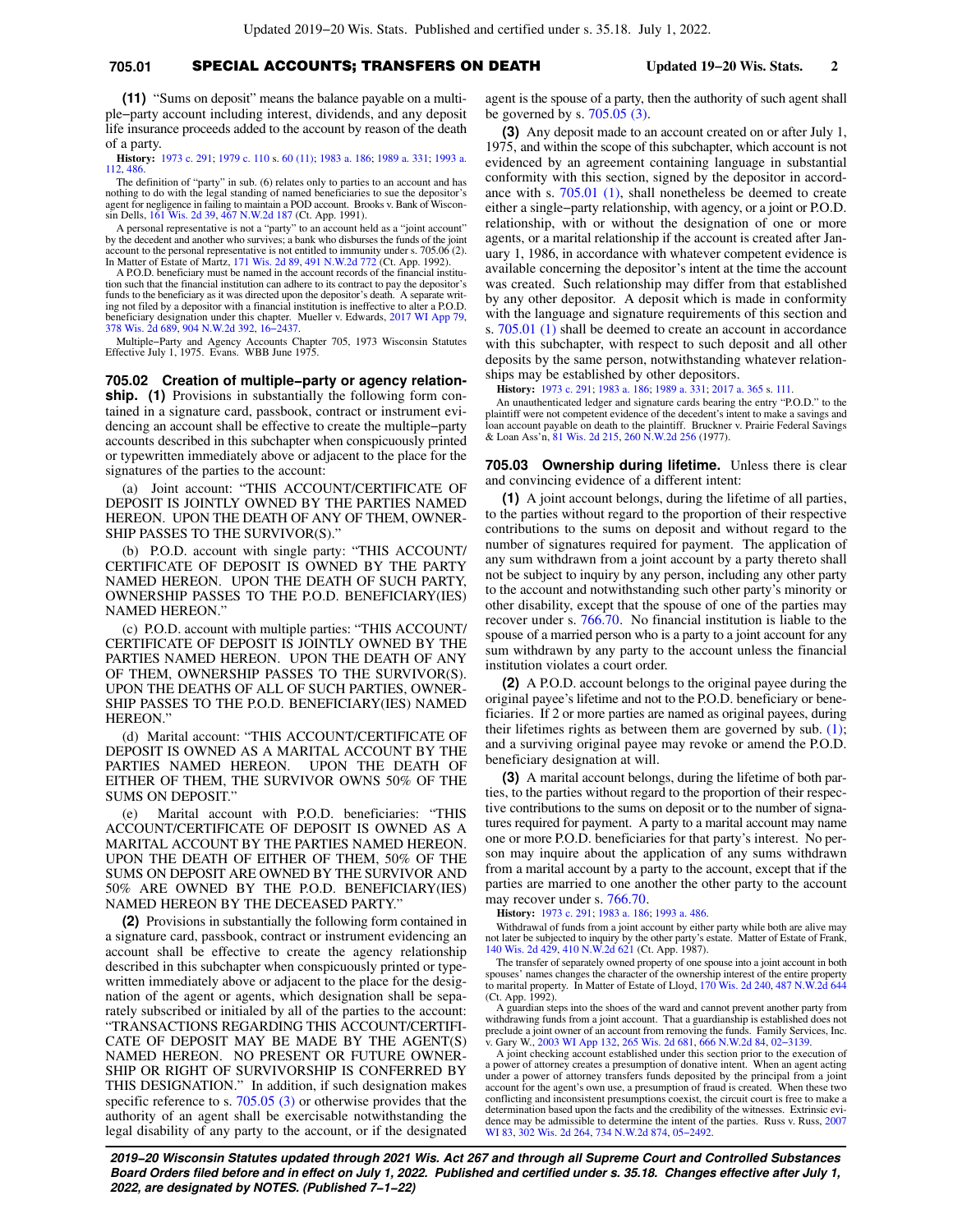**3 Updated 19−20 Wis. Stats.** SPECIAL ACCOUNTS; TRANSFERS ON DEATH **705.06**

**705.04 Right of survivorship. (1)** Sums remaining on deposit at the death of a party to a joint account belong to the surviving party or parties as against the estate of the decedent unless there is clear and convincing evidence of a different intention at the time the account is created. If there are 2 or more surviving parties, their ownership interests during lifetime shall remain subject to s. [705.03 \(1\);](https://docs.legis.wisconsin.gov/document/statutes/705.03(1)) and the right of survivorship continues between the surviving parties.

**(2)** If the account is a P.O.D. account, on the death of the original payee or the survivor of 2 or more original payees, all of the following apply:

(a) If there is one P.O.D. beneficiary and he or she survives, he or she is entitled to payment of all sums remaining on deposit.

(b) If there are 2 or more P.O.D. beneficiaries and they all survive, they are entitled to payment of the sums on deposit in accordance with any written instructions that the owner filed with the financial institution or, if the owner left no written instructions, to payment in equal shares.

(c) If 2 or more persons succeed to ownership of the account, there is no further right of survivorship unless the terms of the account expressly provide for survivorship or for the account's continuance as a joint account.

(d) Subject to the rights of financial institutions under s. [705.06](https://docs.legis.wisconsin.gov/document/statutes/705.06(1)(c)) [\(1\) \(c\),](https://docs.legis.wisconsin.gov/document/statutes/705.06(1)(c)) if any P.O.D. beneficiary predeceases the original payee or the survivor of 2 or more original payees, the amount to which the predeceased P.O.D. beneficiary would have been entitled passes to any of his or her issue who would take under s. [854.06 \(3\).](https://docs.legis.wisconsin.gov/document/statutes/854.06(3))

(e) If no P.O.D. beneficiary or predeceased P.O.D. beneficiary's issue who would take under s. [854.06 \(3\)](https://docs.legis.wisconsin.gov/document/statutes/854.06(3)) survives the death of all owners, the account belongs to the estate of the deceased sole owner or the estate of the last to die of multiple owners.

(f) Payment may be made to a minor P.O.D. beneficiary only in accordance with a procedure approved under ch. [54](https://docs.legis.wisconsin.gov/document/statutes/ch.%2054).

(g) If the P.O.D. account is a marital account, this section applies only to the 50 percent of the account not owned by the surviving spouse named as a party on the account.

**(2g)** Notwithstanding subs. [\(1\)](https://docs.legis.wisconsin.gov/document/statutes/705.04(1)) and [\(2\)](https://docs.legis.wisconsin.gov/document/statutes/705.04(2)), the department of health services may collect, from funds of a decedent that are held by the decedent immediately before death in a joint account or a P.O.D. account, an amount equal to the medical assistance that is recoverable under s.  $49.496(3)(a)$ , an amount equal to aid under s. [49.68,](https://docs.legis.wisconsin.gov/document/statutes/49.68) [49.683,](https://docs.legis.wisconsin.gov/document/statutes/49.683) [49.685](https://docs.legis.wisconsin.gov/document/statutes/49.685), or [49.785](https://docs.legis.wisconsin.gov/document/statutes/49.785) that is recoverable under s. [49.682 \(2\) \(a\)](https://docs.legis.wisconsin.gov/document/statutes/49.682(2)(a)) or [\(am\)](https://docs.legis.wisconsin.gov/document/statutes/49.682(2)(am)), or an amount equal to long-term community support services under s. [46.27](https://docs.legis.wisconsin.gov/document/statutes/2017/46.27), 2017 stats., that is recoverable under s.  $46.27$  (7g) (c) 1., 2017 stats., and that was paid on behalf of the decedent or the decedent's spouse.

**(2m)** Unless a marital property agreement under s. [766.58](https://docs.legis.wisconsin.gov/document/statutes/766.58) provides otherwise, after deducting all payments and certifica-tions made under s. [404.405](https://docs.legis.wisconsin.gov/document/statutes/404.405) 50 percent of the sums remaining on deposit at the death of a party to a marital account belongs to and may, upon the maturity of the account, be withdrawn by the surviving spouse and 50 percent belongs to and may, upon the maturity of the account, be withdrawn by the decedent's estate. No financial institution is liable for any amount withdrawn under this subsection by a party who falsely claims to be the decedent's spouse.

**(3)** Subject to s. [853.15,](https://docs.legis.wisconsin.gov/document/statutes/853.15) a right of survivorship arising from the express terms of the account or under this section, or a P.O.D. beneficiary designation, cannot be changed by will. Any transfers resulting from the application of this section are not to be considered testamentary dispositions.

**(4)** As to any deposit made on or after January 1, 1986, a surviving spouse who is not a party to the account may recover under s. [766.70 \(6\).](https://docs.legis.wisconsin.gov/document/statutes/766.70(6))

**History:** [1973 c. 291](https://docs.legis.wisconsin.gov/document/acts/1973/291); [1983 a. 186](https://docs.legis.wisconsin.gov/document/acts/1983/186); [1985 a. 37](https://docs.legis.wisconsin.gov/document/acts/1985/37) s. [187;](https://docs.legis.wisconsin.gov/document/acts/1985/37,%20s.%20187) [1995 a. 27](https://docs.legis.wisconsin.gov/document/acts/1995/27) ss. [7065](https://docs.legis.wisconsin.gov/document/acts/1995/27,%20s.%207065) to [7065c](https://docs.legis.wisconsin.gov/document/acts/1995/27,%20s.%207065c), [9126 \(19\)](https://docs.legis.wisconsin.gov/document/acts/1995/27,%20s.%209126); [1999 a. 9;](https://docs.legis.wisconsin.gov/document/acts/1999/9) [2005 a. 216](https://docs.legis.wisconsin.gov/document/acts/2005/216), [387](https://docs.legis.wisconsin.gov/document/acts/2005/387); [2007 a. 20](https://docs.legis.wisconsin.gov/document/acts/2007/20) s. [9121 \(6\) \(a\)](https://docs.legis.wisconsin.gov/document/acts/2007/20,%20s.%209121); [2007 a. 97](https://docs.legis.wisconsin.gov/document/acts/2007/97); [2009](https://docs.legis.wisconsin.gov/document/acts/2009/177) [a. 177;](https://docs.legis.wisconsin.gov/document/acts/2009/177) [2013 a. 20](https://docs.legis.wisconsin.gov/document/acts/2013/20); [2015 a. 55](https://docs.legis.wisconsin.gov/document/acts/2015/55); [2019 a. 9.](https://docs.legis.wisconsin.gov/document/acts/2019/9)

A personal representative is not a "party" to an account held as a "joint account" by the decedent and another who survives; a bank who disburses the funds of the joint

account to the personal representative is not entitled to immunity under s. 705.06 (2). In Matter of Estate of Martz, [171 Wis. 2d 89,](https://docs.legis.wisconsin.gov/document/courts/171%20Wis.%202d%2089) [491 N.W.2d 772](https://docs.legis.wisconsin.gov/document/courts/491%20N.W.2d%20772) (Ct. App. 1992). An annuity that transferred ownership from the owner to a "co−annuitant" on the

owner's death was a joint account under sub. (1). A joint account with right of survivorship will defeat a marital agreement that does not make the transfer. Reichel v. Jung, [2000 WI App 151,](https://docs.legis.wisconsin.gov/document/courts/2000%20WI%20App%20151) [237 Wis. 2d 853](https://docs.legis.wisconsin.gov/document/courts/237%20Wis.%202d%20853), [616 N.W.2d 118,](https://docs.legis.wisconsin.gov/document/courts/616%20N.W.2d%20118) [99−1211](https://docs.legis.wisconsin.gov/document/wicourtofappeals/99-1211).

P.O.D.s May Thwart Testators' Intent: It's What Mom Wanted. Devitt. Wis. Law. Mar. 2013.

**705.05 Designation and powers of agent. (1)** A party to an account, notwithstanding such party's minority, or if the account has multiple parties, all of them acting in concert, may appoint one or more agents for purposes of making withdrawals from the account. The authority of an agent to make withdrawals from an account may be terminated by any party to the account upon written notice to the financial institution, and this shall not preclude a party's liability for wrongful termination of such agency.

**(2)** The uses and purposes for which withdrawals may be made by an agent to an account shall be governed by agency principles of general application. The application of any sum withdrawn from an account shall only be subject to inquiry by a party to the account, and such party shall have the burden of proving breach of the agency relationship. A minor party may not disaffirm the appointment of an agent, but the period within which the minor party may inquire into the propriety of any withdrawal shall be governed by s. [893.16](https://docs.legis.wisconsin.gov/document/statutes/893.16) or [893.18.](https://docs.legis.wisconsin.gov/document/statutes/893.18) Unless there is clear and convincing evidence of a different intent, if the agent is a spouse of a party, the sums so withdrawn may be used, but not by way of limitation, for the support and maintenance of either spouse or any common minor children.

**(3)** The parties to an account may provide, by the terms of the account or by independent written power of attorney which, if later, shall have precedence over the terms of the account, that the authority conferred upon an agent shall be exercisable notwithstanding any party's legal disability. In such case the authority of the agent is also exercisable notwithstanding later uncertainty as to whether a party is dead or alive. Absent a written direction to the contrary, the foregoing power of withdrawal shall exist without the necessity of written provision if the agent is the spouse of a party, but in such a case funds so withdrawn, the application of which may be inquired into only as provided in sub. [\(2\)](https://docs.legis.wisconsin.gov/document/statutes/705.05(2)), may only be used for the support and maintenance of either spouse and any common minor children. This subsection shall apply to all accounts created prior to and after July 1, 1975.

**History:** [1973 c. 291;](https://docs.legis.wisconsin.gov/document/acts/1973/291) [1979 c. 323](https://docs.legis.wisconsin.gov/document/acts/1979/323) s. [33](https://docs.legis.wisconsin.gov/document/acts/1979/323,%20s.%2033); [1993 a. 486.](https://docs.legis.wisconsin.gov/document/acts/1993/486)

**705.06 Protection of financial institutions. (1)** In accordance with the terms of an account, and subject to this subchapter, ch. [112](https://docs.legis.wisconsin.gov/document/statutes/ch.%20112) and the duties prescribed for personal representatives in ch. [72](https://docs.legis.wisconsin.gov/document/statutes/ch.%2072) and unless otherwise ordered by a court of competent jurisdiction:

(a) A financial institution may on request pay any sums on deposit in the account to any party or agent; and the financial institution shall not be required to look into the source of funds received for deposit or the proposed application of any funds withdrawn or requested to be withdrawn.

(b) Any sums in a joint account may be paid, on request, to any party without regard to whether any other party is under legal disability or is deceased at the time the payment is requested.

(c) Any sums in a P.O.D. account may be paid, on request, to the P.O.D. beneficiary upon presentation to the financial institution of proof of death showing that the P.O.D. beneficiary survived all persons named as original payees of the account. If more than one P.O.D. beneficiary is named and at least one of them is predeceased, sums in the account may be paid to the surviving P.O.D. beneficiary or beneficiaries upon presentation of proof of death of the other beneficiary, without regard to claims by the issue of a predeceased beneficiary under s. [705.04 \(2\) \(d\)](https://docs.legis.wisconsin.gov/document/statutes/705.04(2)(d)). If none of the named beneficiaries survive, the sums in the account may be paid to the estate of the deceased sole owner or the estate of the owner who was the last to die of multiple owners, without regard to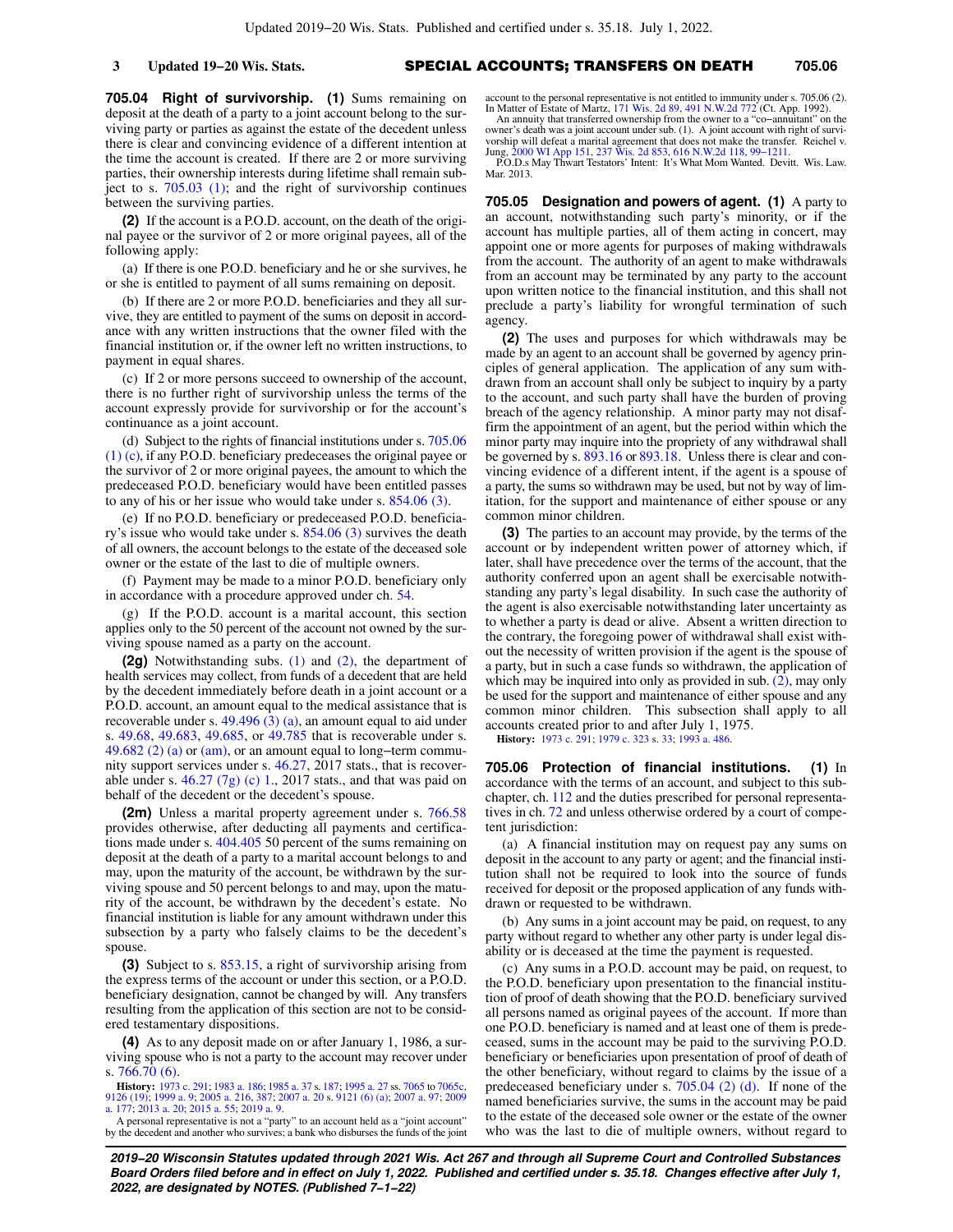claims by the issue of a predeceased beneficiary under s. [705.04](https://docs.legis.wisconsin.gov/document/statutes/705.04(2)(d)) [\(2\) \(d\).](https://docs.legis.wisconsin.gov/document/statutes/705.04(2)(d)) If the P.O.D. account is a marital account, this paragraph applies only to the 50 percent of the account not owned by the surviving spouse named as a party on the account.

(d) Any sums in a marital account may be paid, on request, to either party without regard to whether the other party is under legal disability or is deceased, unless the financial institution receives actual notice that the other party is deceased. After receipt of actual notice of the death of one party to a marital account, the financial institution may pay on request not more than 50 percent of the sums on deposit to the surviving party, and 50 percent of that amount to the personal representative of the deceased party or if applicable to any P.O.D. beneficiary of the deceased party's interest, unless before payment is made the financial institution receives a verified statement under s. [865.201](https://docs.legis.wisconsin.gov/document/statutes/865.201) or a certified copy of a certificate or recorded application concerning survivorship rights under s. [867.046,](https://docs.legis.wisconsin.gov/document/statutes/867.046) in which case the financial institution shall make payment as provided in that document.

**(2)** Payment made under this subchapter discharges the financial institution from all claims for amounts so withdrawn. If the institution has reason to believe that a dispute exists as to the rights of the parties to an account or their successors it may, but shall not be required to, refuse to pay funds in the account to any persons pending instructions from a court, or it may pay the proceeds to a court. An institution may but need not recognize the authority of an agent, other than one with continuing authority under s. [705.05 \(3\),](https://docs.legis.wisconsin.gov/document/statutes/705.05(3)) until it knows of the fact of death or adjudication of incompetence of all parties appointing such agent and has reasonable opportunity to act.

**(3)** The protection provided by this section shall have no bearing on the rights of parties or their successors in disputes concerning the beneficial ownership of funds in or withdrawn from an account.

**History:** [1973 c. 291](https://docs.legis.wisconsin.gov/document/acts/1973/291); [1983 a. 186](https://docs.legis.wisconsin.gov/document/acts/1983/186); [1987 a. 27](https://docs.legis.wisconsin.gov/document/acts/1987/27); [1989 a. 331;](https://docs.legis.wisconsin.gov/document/acts/1989/331) [2005 a. 216.](https://docs.legis.wisconsin.gov/document/acts/2005/216)

A personal representative is not a "party" to an account held as a "joint account" by the decedent and another who survives; a bank who disburses the funds of the joint account to the personal representative is not entitled to immunity under this section. In Matter of Estate of Martz, [171 Wis. 2d 89](https://docs.legis.wisconsin.gov/document/courts/171%20Wis.%202d%2089), [491 N.W.2d 772](https://docs.legis.wisconsin.gov/document/courts/491%20N.W.2d%20772) (Ct. App. 1992).

Joint bank accounts in Wisconsin. O'Flaherty. 53 MLR 118 (1970).

**705.07 Rights of creditors. (1)** Only the creditors of any living party to an account may subject the entire sums on deposit to their claims, as if such sums resulted solely from contributions made by the debtor party. If a joint or P.O.D. account requires the signatures of all of the parties for purposes of withdrawal, such account shall not be subject to the claims of creditors of a debtor party to the extent of the net contributions of the other parties to the account. Such other parties shall have the burden of proving their net contributions by clear and convincing evidence.

**(2)** For purposes of ch. [242](https://docs.legis.wisconsin.gov/document/statutes/ch.%20242), a debtor party shall be deemed to have made a transfer only at the time some other party withdraws all or part of the sums on deposit, or at the time of the debtor party's death as to sums not previously withdrawn. In the case of a withdrawal while the debtor party is living, the sole grounds for determining any such transfer to be fraudulent shall be whether the debtor party is or will be thereby rendered insolvent under s. [242.05 \(1\)](https://docs.legis.wisconsin.gov/document/statutes/242.05(1)) or whether the debtor party is engaged or is about to engage in a business or transaction for which the assets remaining in the debtor party's hands after the transfer are unreasonably small under s.  $242.04$  (1) (b) 1. In the case of a transfer by reason of the death of the debtor party, the sole ground for determining any such transfer to be fraudulent shall be whether the debtor party's estate subject to administration is insolvent under s. [242.02.](https://docs.legis.wisconsin.gov/document/statutes/242.02) For purposes of this subsection, the amount transferred shall be deemed to consist of those assets which the creditors of the debtor party could have made subject to their claims immediately prior to the transfer, less any sums which such creditors could have made so subject to their claims immediately after the transfer. **History:** [1973 c. 291](https://docs.legis.wisconsin.gov/document/acts/1973/291); [1987 a. 192](https://docs.legis.wisconsin.gov/document/acts/1987/192).

**705.08 Construction.** This subchapter shall be construed in such a manner as to ensure reasonable certainty of legal result for those who establish a multiple−party or agency account. **History:** [1973 c. 291;](https://docs.legis.wisconsin.gov/document/acts/1973/291) [1989 a. 331](https://docs.legis.wisconsin.gov/document/acts/1989/331).

**705.09 Applicability of general transfers at death provisions.** Chapter [854](https://docs.legis.wisconsin.gov/document/statutes/ch.%20854) applies to transfers at death under this subchapter.

**History:** [1997 a. 188.](https://docs.legis.wisconsin.gov/document/acts/1997/188)

Wisconsin's New Probate Code. Erlanger. Wis. Law. Oct. 1998.

### SUBCHAPTER II

# NONPROBATE TRANSFERS AT DEATH; NONPROBATE TRANSFER OF REAL PROPERTY

**705.10 Nonprobate transfers on death. (1)** A provision for a nonprobate transfer on death in an insurance policy, contract of employment, bond, mortgage, promissory note, certificated or uncertificated security, account agreement, custodial agreement, deposit agreement, compensation plan, pension plan, individual retirement plan, employee benefit plan, trust, conveyance, online tool, as defined in s. [711.03 \(18\)](https://docs.legis.wisconsin.gov/document/statutes/711.03(18)), deed of gift, marital property agreement, or other written instrument of a similar nature is nontestamentary. This subsection governs a written provision that:

(a) Money or other benefits due, controlled by or owned by a decedent before death must be paid after the decedent's death to a person whom the decedent designates either in the instrument or in a separate writing, including a will executed either before or at the same time as the instrument, or later;

(b) Money due or to become due under the instrument ceases to be payable in the event of death of the promisee or the promisor before payment or demand; or

(c) Any property controlled by or owned by the decedent before death which is the subject of the instrument passes to a person whom the decedent designates either in the instrument or in a separate writing, including a will executed either before or at the same time as the instrument, or later.

**(2)** This section does not limit rights of creditors under other laws of this state.

**(3)** Chapter [854](https://docs.legis.wisconsin.gov/document/statutes/ch.%20854) applies to transfers at death under this section.

**(4)** A transfer under this section does not require confirmation in any procedure under s. [867.01](https://docs.legis.wisconsin.gov/document/statutes/867.01), [867.02](https://docs.legis.wisconsin.gov/document/statutes/867.02), or [867.03](https://docs.legis.wisconsin.gov/document/statutes/867.03) or ch. [856](https://docs.legis.wisconsin.gov/document/statutes/ch.%20856) or [865.](https://docs.legis.wisconsin.gov/document/statutes/ch.%20865) A transfer under this section may be confirmed under s. [867.046 \(1m\)](https://docs.legis.wisconsin.gov/document/statutes/867.046(1m)) or [\(2\).](https://docs.legis.wisconsin.gov/document/statutes/867.046(2))

**History:** [1989 a. 331;](https://docs.legis.wisconsin.gov/document/acts/1989/331) [1997 a. 188](https://docs.legis.wisconsin.gov/document/acts/1997/188); [2005 a. 206](https://docs.legis.wisconsin.gov/document/acts/2005/206) s. [5;](https://docs.legis.wisconsin.gov/document/acts/2005/206,%20s.%205) [2005 a. 216](https://docs.legis.wisconsin.gov/document/acts/2005/216) s. [35](https://docs.legis.wisconsin.gov/document/acts/2005/216,%20s.%2035); Stats. 2005 s. 705.10; [2007 a. 97](https://docs.legis.wisconsin.gov/document/acts/2007/97) s. [198](https://docs.legis.wisconsin.gov/document/acts/2007/97,%20s.%20198); [2015 a. 300.](https://docs.legis.wisconsin.gov/document/acts/2015/300)

An annuity is an "other written instrument" under sub. (1). A contractual arrange-ment that creates a nonprobate transfer of property subject to this section will defeat<br>a marital agreement that does not make the transfer. Reichel v. Jung, [2000 WI App](https://docs.legis.wisconsin.gov/document/courts/2000%20WI%20App%20151) [151,](https://docs.legis.wisconsin.gov/document/courts/2000%20WI%20App%20151) [237 Wis. 2d 853](https://docs.legis.wisconsin.gov/document/courts/237%20Wis.%202d%20853), [616 N.W.2d 118,](https://docs.legis.wisconsin.gov/document/courts/616%20N.W.2d%20118) [99−1211](https://docs.legis.wisconsin.gov/document/wicourtofappeals/99-1211). No provision of s. 766.58 (3) or this section permits parties to ignore ch. 854, or

to agree to prohibit court involvement in implementing a marital property agreement.<br>That "Washington Will" provisions permit transfer of property without probate does<br>not mean the legislature allowed parties to agree to n menting transfer of ownership and creating a reliable and public record of transfer.<br>Maciolek v. City of Milwaukee Employees' Retirement System Annuity & Pension<br>Board, [2006 WI 10](https://docs.legis.wisconsin.gov/document/courts/2006%20WI%2010), [288 Wis. 2d 62](https://docs.legis.wisconsin.gov/document/courts/288%20Wis.%202d%2062), [709 N.W.2d 360,](https://docs.legis.wisconsin.gov/document/courts/709%20N.W.2d%20360) [04−1254.](https://docs.legis.wisconsin.gov/document/wisupremecourt/04-1254)

Wisconsin's New Probate Code. Erlanger. Wis. Law. Oct. 1998.

### **705.15 Nonprobate transfer of real property on death. (1b)** In this section:

(a) "Person" means an individual, corporation, business trust, estate, trust, partnership, limited liability company, association, joint venture, government, government subdivision, agency or instrumentality, public corporation, or any other legal or commercial entity.

(b) "Sole owner" means the owner of an interest in real property described in sub. [\(1m\) \(a\)](https://docs.legis.wisconsin.gov/document/statutes/705.15(1m)(a)) to [\(c\)](https://docs.legis.wisconsin.gov/document/statutes/705.15(1m)(c)).

(c) "TOD beneficiary" means a person designated as a beneficiary in a document that complies with sub.  $(2)$   $(a)$ .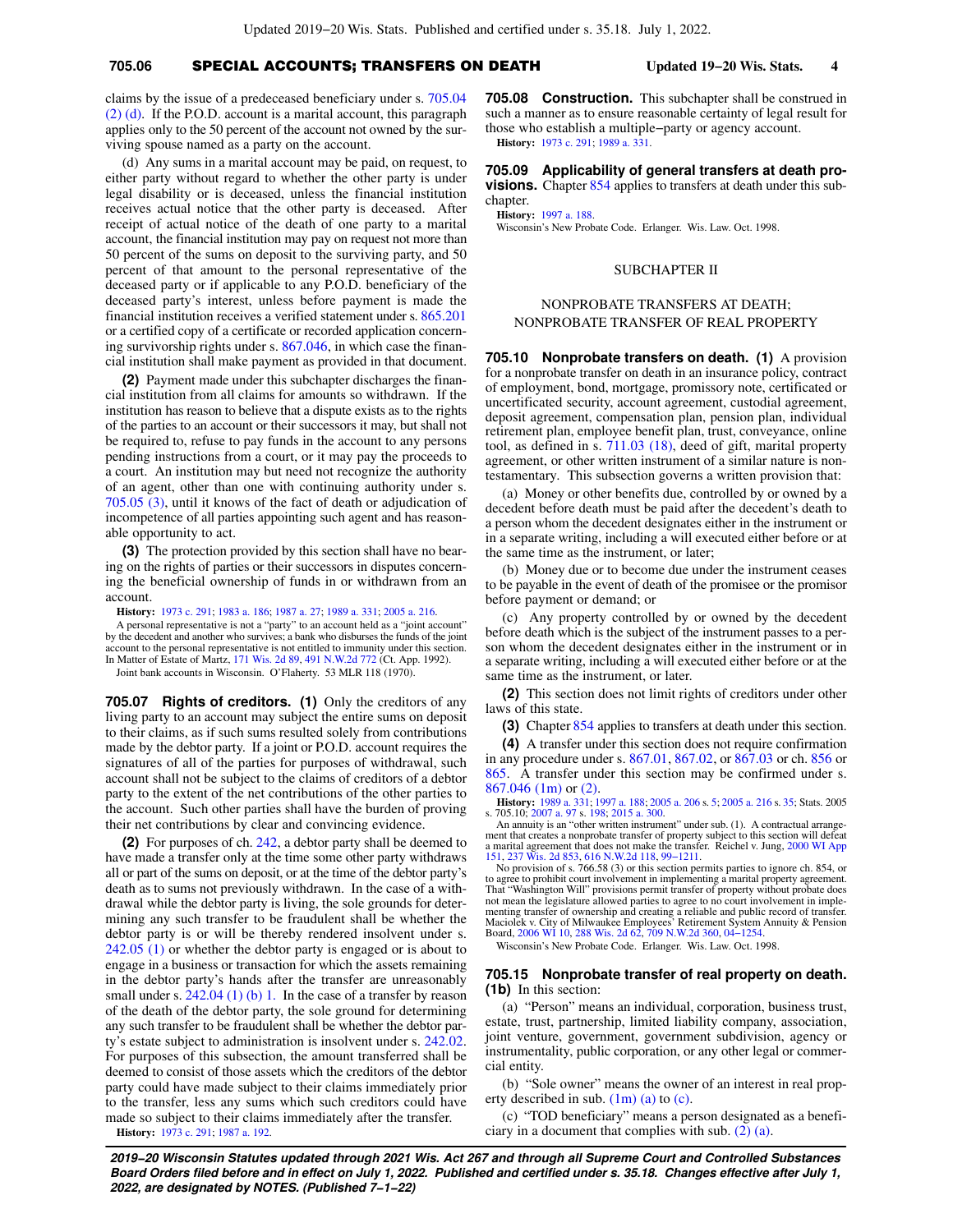**5 Updated 19−20 Wis. Stats.** SPECIAL ACCOUNTS; TRANSFERS ON DEATH **705.18**

**(1m)** Any of the following interests in real property may be transferred without probate to a designated TOD beneficiary as provided in this section on the death of the sole owner or the last to die of the multiple owners:

(a) An interest in real property that is owned by one individual and is not concurrently owned by any other person.

(b) A fractional interest in real property that is owned by an individual as a tenant in common.

(c) An interest in real property that is owned by a spouse as marital property. This paragraph does not include an interest in real property owned as survivorship marital property.

(d) An interest in real property owned by spouses as survivorship marital property.

(e) An interest in real property owned by 2 or more individuals as joint tenants.

**(2)** (a) A TOD beneficiary may be designated on a document that includes all of the following:

1. The name of the owner or owners of the interest in real property that will be transferred.

2. The name of the designated TOD beneficiary.

3. That the transfer is effective only upon the death of the owner or owners.

4. If the interest that will be transferred is an interest in real property owned by a spouse as marital property, the signatures of both spouses who have an interest in the marital property.

(b) The designation of a TOD beneficiary may be made by use of the words "transfer on death" or "pay on death," or the abbreviation "TOD" or "POD," after the name of the owner or owners of the property and before the name of the TOD beneficiary or beneficiaries. The owner or owners may designate one or more persons as a primary TOD beneficiary and may designate one or more persons as a contingent TOD beneficiary if a primary TOD beneficiary does not survive the sole owner or the last to die of multiple owners. The designation may be included on the original document that passes the property interest to the owner or owners or may be made at a later time by the sole owner or all then surviving owners by executing and recording another document that designates a TOD beneficiary.

(c) A TOD beneficiary designation is not effective unless the document on which the designation is made, and any fees required to record the document, are submitted for recording to the register of deeds office of the county in which the real property is located before the death of the sole owner or the last to die of multiple owners.

**(3)** The designation of a TOD beneficiary on a document does not affect ownership of the property until the death of the sole owner or the last to die of multiple owners regardless of whether the document provides otherwise. The designation may be canceled or changed at any time by the sole owner or all then surviving owners, without the consent of the TOD beneficiary, by executing and recording another document that designates a different TOD beneficiary or no beneficiary. The recording of a document that designates a TOD beneficiary or no beneficiary revokes any designation made in a previously recorded document relating to the same property interest.

**(4)** On the death of the sole owner or the last to die of multiple owners, ownership of the interest in the real property passes, subject to any lien or encumbrance against the real property, to the designated TOD beneficiary or beneficiaries who survive all owners and to any predeceased beneficiary's issue who would take under s. [854.06 \(3\)](https://docs.legis.wisconsin.gov/document/statutes/854.06(3)). If no TOD beneficiary or predeceased TOD beneficiary's issue who would take under s. [854.06 \(3\)](https://docs.legis.wisconsin.gov/document/statutes/854.06(3)) survives the death of all owners, the interest in the real property passes to the estate of the deceased sole owner or the estate of the last to die of the multiple owners.

**(5)** A TOD beneficiary's interest in the property on the death of the sole owner or the last to die of multiple owners may be confirmed as provided in s. [863.27,](https://docs.legis.wisconsin.gov/document/statutes/863.27) [865.201,](https://docs.legis.wisconsin.gov/document/statutes/865.201) or [867.046.](https://docs.legis.wisconsin.gov/document/statutes/867.046)

**(6)** Chapter [854](https://docs.legis.wisconsin.gov/document/statutes/ch.%20854) applies to transfers on death under this section.

**(7)** The capacity required to designate a TOD beneficiary or to revoke a designation of a TOD beneficiary is the same as the capacity to make or revoke a will under s. [853.01.](https://docs.legis.wisconsin.gov/document/statutes/853.01)

**(8)** Unless previously adjudicated in a formal testacy proceeding or otherwise barred, the claim of any claimant to recover real property transferred to a TOD beneficiary under this section is barred unless, by no later than 120 days after the death of the sole owner or the last to die of multiple owners, a complaint is filed in an action in which the relief demanded may confirm or change interests in the real property transferred under this section and a lis pendens is filed or recorded in each county where any part of the real property is located.

**History:** [2005 a. 206;](https://docs.legis.wisconsin.gov/document/acts/2005/206) [2017 a. 332](https://docs.legis.wisconsin.gov/document/acts/2017/332).

## **705.18 Nonprobate transfer of farming implements at death. (1)** In this section:

(a) "Conscious presence" means within the range of any of an individual's senses.

(am) "Disinterested witness" means an individual who is not designated as a TOD beneficiary on a document that he or she is acting as a witness to under this section.

(b) 1. "Farm implement" means a tractor or machine, including any associated accessories, attachments, fuel, and repair parts, used exclusively and directly in farming.

2. "Farm implement" does not include personal property that is attached to, fastened to, connected to, or built into real property or that becomes an addition to, component of, or capital improvement to real property, and does not include buildings or improvements to real property, regardless of any contribution that the personal property makes to the production process of any machine and regardless of the extent to which that personal property functions as a machine.

3. For purposes of subd. [2.,](https://docs.legis.wisconsin.gov/document/statutes/705.18(1)(b)2.) the following items retain their character as a "farm implement," regardless of the extent to which they are fastened to, connected to, or built into real property:

- a. Auxiliary power generators.
- b. Bale loaders.
- c. Barn elevators.
- d. Conveyors.
- e. Feed elevators and augers.
- f. Grain dryers and grinders.
- g. Milk coolers.

h. Milking machines, including piping, pipeline washers, and compressors.

i. Silo unloaders.

j. Powered feeders, but not including platforms or troughs constructed from ordinary building materials.

(c) "Person" means an individual, corporation, business trust, estate, trust, partnership, limited liability company, association, joint venture, government, government subdivision, agency or instrumentality, public corporation, or any other legal or commercial entity.

(d) "TOD beneficiary" means a person designated as a beneficiary in a document that complies with sub. [\(3\) \(a\).](https://docs.legis.wisconsin.gov/document/statutes/705.18(3)(a))

**(2)** Any interest in a farm implement may be transferred without probate to a designated TOD beneficiary as provided in this section on the death of the sole owner or the last to die of multiple owners.

**(3)** (a) A TOD beneficiary may be designated on a document that includes all of the following:

1. The name of the owner or owners of the interest in a farm implement that will be transferred.

2. The name of the designated TOD beneficiary.

3. A statement indicating that the transfer is effective only upon the death of the owner or owners.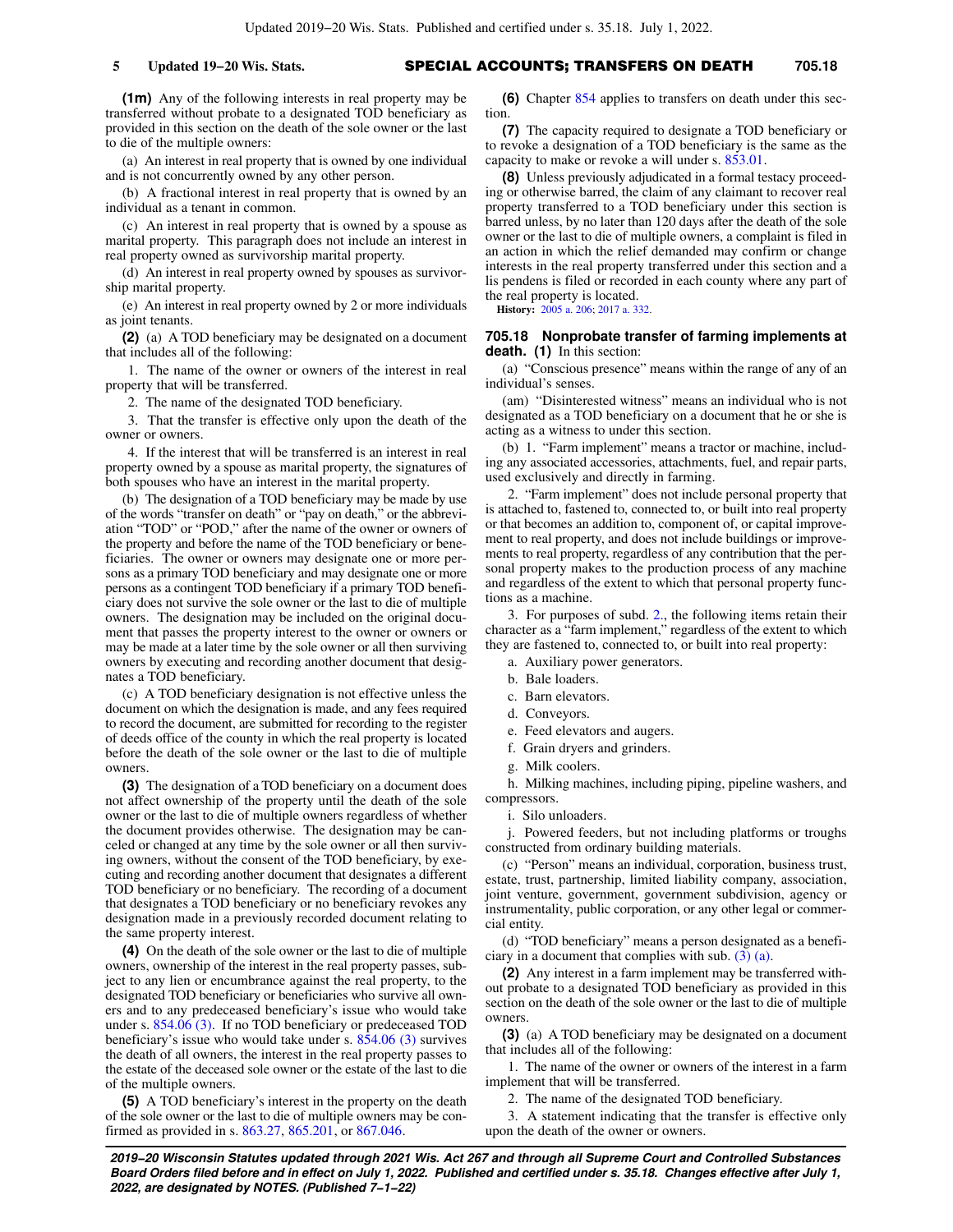# **705.18** SPECIAL ACCOUNTS; TRANSFERS ON DEATH **Updated 19−20 Wis. Stats. 6**

4. If the interest that will be transferred is an interest in property owned by a spouse as marital property, the signatures of both spouses who have an interest in the marital property.

(b) The designation of a TOD beneficiary may be made by use of the words "transfer on death" or "pay on death," or the abbreviation "TOD" or "POD," after the name of the owner or owners of the property and before the name of the TOD beneficiary or beneficiaries. The owner or owners may designate one or more persons as a primary TOD beneficiary and may designate one or more persons as a contingent TOD beneficiary if a primary TOD beneficiary does not survive the sole owner or the last to die of multiple owners. The designation may be included on the original document that passes the property interest to the owner or owners or may be made at a later time by the sole owner or all then surviving owners by executing another document that designates a TOD beneficiary.

(c) A document designating a TOD beneficiary under this section is not effective unless it is in writing and executed with all of the following formalities:

1. It must be signed by all owners. If an owner is unable to sign, another person may sign for the owner with the owner's consent and in the owner's conscious presence.

2. It must be signed by at least 2 witnesses, at least one of whom is a disinterested witness, who signed within a reasonable time after any of the following:

a. The signing of the document designating a TOD beneficiary as provided in subd. [1.](https://docs.legis.wisconsin.gov/document/statutes/705.18(3)(c)1.), in the conscious presence of the witness.

b. The owner's implicit or explicit acknowledgment of the owner's signature on the document designating a TOD beneficiary, in the conscious presence of the witness.

c. The owner's implicit or explicit acknowledgment of the document designating a TOD beneficiary, in the conscious presence of the witness.

3. The 2 witnesses required under subd. [2.](https://docs.legis.wisconsin.gov/document/statutes/705.18(3)(c)2.) may observe the signing or acknowledgment under subd. [2. a.](https://docs.legis.wisconsin.gov/document/statutes/705.18(3)(c)2.a.) to [c.](https://docs.legis.wisconsin.gov/document/statutes/705.18(3)(c)2.c.) at different times.

4. If there are multiple owners, each signature of an owner must be witnessed by at least 2 witnesses. For purposes of this paragraph, a witness may be a witness for multiple owners.

5. Any person who, at the time of execution of the document designating a TOD beneficiary, would be competent to testify as a witness in court to the facts relating to execution may act as a witness to the document designating a TOD beneficiary. Subsequent incompetency of a witness is not a ground for denying or voiding the TOD beneficiary designation if the execution of the document designating a TOD beneficiary is otherwise satisfactorily proved.

**(4)** The designation of a TOD beneficiary on a document does not affect ownership of the property until the death of the sole owner or the last to die of multiple owners regardless of whether the document provides otherwise. The designation may be canceled or changed at any time by the sole owner or all then surviving owners, without the consent of the TOD beneficiary, by executing another document that designates a different TOD beneficiary or no beneficiary. The execution of a document that designates a TOD beneficiary or no beneficiary revokes any designation made in a previously executed document relating to the same property interest.

**(5)** On the death of the sole owner or the last to die of multiple owners, ownership of the interest in the farm implement passes, subject to any lien or encumbrance against the farm implement, to the designated TOD beneficiary or beneficiaries who survive all owners and to any predeceased beneficiary's issue who would take under s.  $854.06$  (3). If no TOD beneficiary or predeceased TOD beneficiary's issue who would take under s. [854.06 \(3\)](https://docs.legis.wisconsin.gov/document/statutes/854.06(3)) survives the death of all owners, the interest in the farm implement passes to the estate of the deceased sole owner or the estate of the last to die of the multiple owners.

**(6)** A TOD beneficiary's interest in the property on the death of the sole owner or the last to die of multiple owners may be confirmed as provided in s. [863.27,](https://docs.legis.wisconsin.gov/document/statutes/863.27) [865.201,](https://docs.legis.wisconsin.gov/document/statutes/865.201) or [867.046.](https://docs.legis.wisconsin.gov/document/statutes/867.046)

**(7)** Chapter [854](https://docs.legis.wisconsin.gov/document/statutes/ch.%20854) applies to transfers on death under this section.

**(8)** The capacity required to designate a TOD beneficiary or to revoke a designation of a TOD beneficiary is the same as the capacity to make or revoke a will under s. [853.01.](https://docs.legis.wisconsin.gov/document/statutes/853.01)

**(9)** Unless previously adjudicated in a formal testacy proceeding or otherwise barred, the claim of any claimant to recover a farm implement transferred to a TOD beneficiary under this section is barred unless, by no later than 120 days after the death of the sole owner or the last to die of multiple owners, a complaint is filed in an action in which the relief demanded may confirm or change interests in the farm implement transferred under this section.

**History:** [2021 a. 201;](https://docs.legis.wisconsin.gov/document/acts/2021/201) s. 35.17 correction in (3) (a) 3.

### SUBCHAPTER III

### TRANSFER ON DEATH SECURITY REGISTRATION

## **705.21 Definitions; transfer on death security registration.** In ss. [705.21](https://docs.legis.wisconsin.gov/document/statutes/705.21) to [705.30:](https://docs.legis.wisconsin.gov/document/statutes/705.30)

**(2)** "Beneficiary form" means a registration of a security which indicates the present owner of the security and the intention of the owner regarding the person who will become the owner of the security upon the death of the owner.

**(5)** "Devisee" means any person designated in a will to receive a disposition of real or personal property.

**(6)** "Heir" has the meaning given in s. [851.09.](https://docs.legis.wisconsin.gov/document/statutes/851.09)

**(7)** "Personal representative" has the meaning given in s. [851.23.](https://docs.legis.wisconsin.gov/document/statutes/851.23)

**(8)** "Property" has the meaning given in s. [851.27.](https://docs.legis.wisconsin.gov/document/statutes/851.27)

**(9)** "Register", including its derivatives, means to issue a certificate showing the ownership of a certificated security or, in the case of an uncertificated security, to initiate or transfer an account showing ownership of securities.

**(10)** "Registering entity" means a person who originates or transfers a security title by registration, and includes a broker maintaining security accounts for customers and a transfer agent or other person acting for or as an issuer of securities.

**(11)** "Security" means a share, participation or other interest in property, in a business or in an obligation of an enterprise or other issuer, and includes a certificated security, an uncertificated security and a security account.

**(12)** "Security account" means any of the following:

(a) A reinvestment account associated with a security, a securities account with a broker, a cash balance in a brokerage account, cash, cash equivalents, interest, earnings or dividends earned or declared on a security in an account, a reinvestment account or a brokerage account, whether or not credited to the account before the owner's death.

(am) An investment management or custody account with a trust company or a trust division of a bank with trust powers, including the securities in the account, a cash balance in the account, and cash, cash equivalents, interest, earnings, or dividends earned or declared on a security in the account, whether or not credited to the account before the owner's death.

(b) A cash balance or other property held for or due to the owner of a security as a replacement for or product of an account security, whether or not credited to the account before the owner's death.

**(13)** "State" includes any state of the United States, the District of Columbia, the commonwealth of Puerto Rico, and any ter-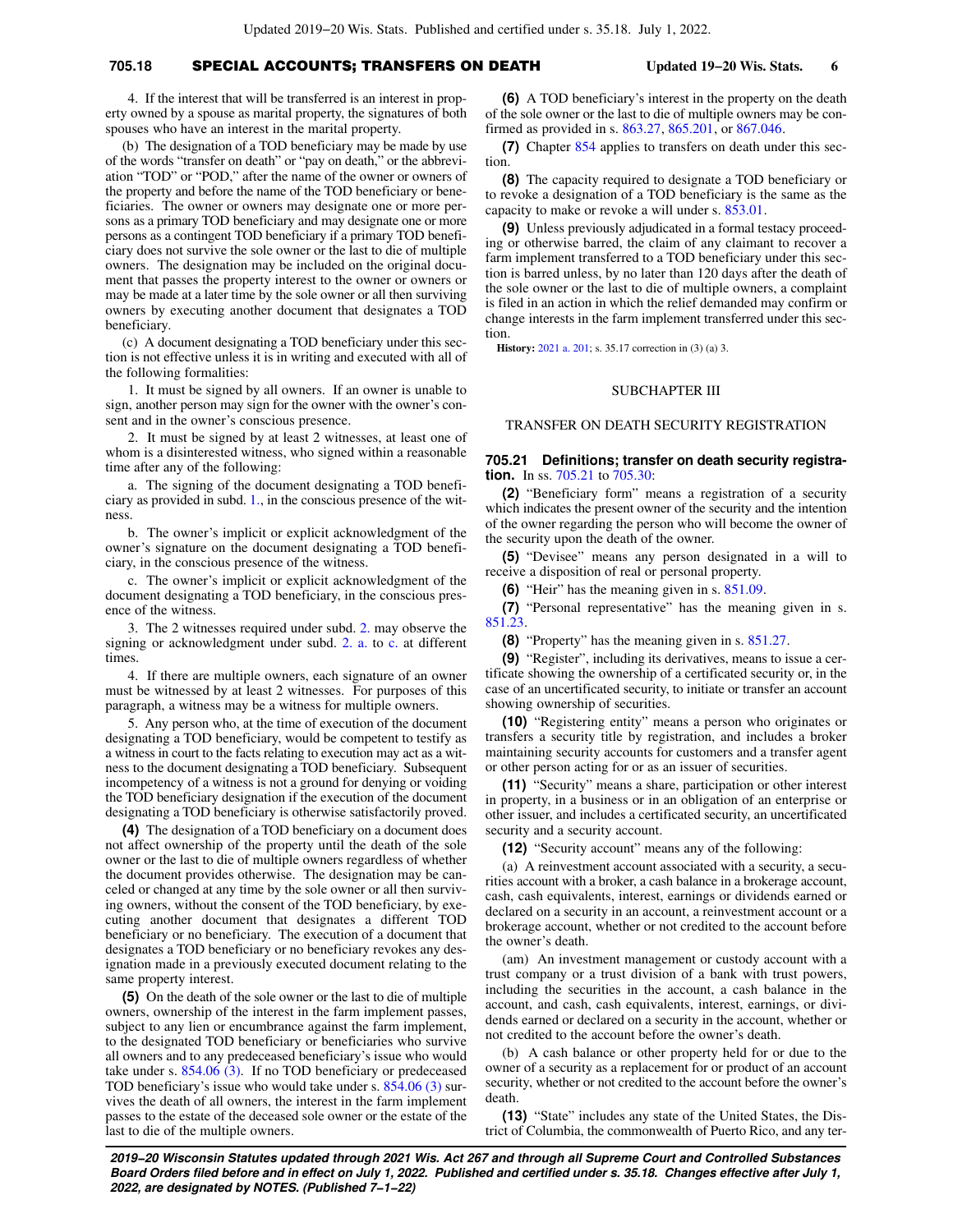**7 Updated 19−20 Wis. Stats.** SPECIAL ACCOUNTS; TRANSFERS ON DEATH **705.30**

ritory or possession subject to the legislative authority of the United States.

**History:** [1989 a. 331](https://docs.legis.wisconsin.gov/document/acts/1989/331); [2005 a. 10.](https://docs.legis.wisconsin.gov/document/acts/2005/10)

**705.22 Registration in beneficiary form; sole or joint tenancy ownership.** Only individuals whose registration of a security shows sole ownership by one individual or multiple ownership by 2 or more with right of survivorship, rather than as tenants in common, may obtain registration in beneficiary form. Multiple owners of a security registered in beneficiary form hold as joint tenants with right of survivorship, as tenants by the entireties, or as owners of community property held in survivorship form, and not as tenants in common.

**History:** [1989 a. 331](https://docs.legis.wisconsin.gov/document/acts/1989/331).

**705.23 Registration in beneficiary form; applicable law.** A security may be registered in beneficiary form if the form is authorized by ss. [705.21](https://docs.legis.wisconsin.gov/document/statutes/705.21) to [705.30](https://docs.legis.wisconsin.gov/document/statutes/705.30) or a similar statute of the state of organization of the issuer or registering entity, the location of the registering entity's principal office, the office of its transfer agent or its office making the registration, or by ss. [705.21](https://docs.legis.wisconsin.gov/document/statutes/705.21) to [705.30](https://docs.legis.wisconsin.gov/document/statutes/705.30) or a similar statute of the law of the state listed as the owner's address at the time of registration. A registration governed by the law of a jurisdiction in which ss. [705.21](https://docs.legis.wisconsin.gov/document/statutes/705.21) to [705.30](https://docs.legis.wisconsin.gov/document/statutes/705.30) or similar legislation is not in force or was not in force when a registration in beneficiary form was made is nevertheless presumed to be valid and authorized as a matter of contract law.

**History:** [1989 a. 331](https://docs.legis.wisconsin.gov/document/acts/1989/331).

**705.24 Origination of registration in beneficiary form.** A security, whether evidenced by certificate or account, is registered in beneficiary form if the registration includes a designation of a beneficiary to take the ownership at the death of the owner or the deaths of all multiple owners.

**History:** [1989 a. 331](https://docs.legis.wisconsin.gov/document/acts/1989/331).

**705.25 Form of registration in beneficiary form.** Registration in beneficiary form may be shown by the words "transfer on death" or the abbreviation "TOD" or by the words "pay on death" or the abbreviation "POD", after the name of the registered owner and before the name of a beneficiary.

**History:** [1989 a. 331](https://docs.legis.wisconsin.gov/document/acts/1989/331).

**705.26 Effect of registration in beneficiary form.** The designation of a TOD beneficiary on a registration in beneficiary form does not affect ownership until the owner's death. A registration of a security in beneficiary form may be canceled or changed at any time by the sole owner or all then surviving owners, without the consent of the beneficiary.

**History:** [1989 a. 331](https://docs.legis.wisconsin.gov/document/acts/1989/331).

**705.27 Ownership on death of owner.** Subject to the rights of the registering entity under s.  $705.28$   $(2m)$ , on the death of a sole owner or the last to die of multiple owners, ownership of securities registered in beneficiary form passes to the beneficiary or beneficiaries who survive all owners and to any predeceased beneficiary's issue who would take under s.  $854.06$  (3). On proof of death of all owners and compliance with any applicable requirements of the registering entity, a security registered in beneficiary form may be reregistered in the name of the successors to the ownership interest. Until division of the security after the death of all owners, multiple successors to the ownership interest hold their interests as tenants in common. If no beneficiary or predeceased beneficiary's issue who would take under s.  $854.06(3)$ survives the death of all owners, the security belongs to the estate of the deceased sole owner or the estate of the last to die of multiple owners.

**History:** [1989 a. 331](https://docs.legis.wisconsin.gov/document/acts/1989/331); [2005 a. 216](https://docs.legis.wisconsin.gov/document/acts/2005/216).

**705.28 Protection of registering entity. (1)** A registering entity is not required to offer or to accept a request for security registration in beneficiary form. If a registration in beneficiary form is offered by a registering entity, the owner requesting registration in beneficiary form assents to the protections given to the registering entity by ss. [705.21](https://docs.legis.wisconsin.gov/document/statutes/705.21) to [705.30](https://docs.legis.wisconsin.gov/document/statutes/705.30).

**(2)** By accepting a request for registration of a security in beneficiary form, the registering entity agrees that the registration will be implemented upon death of the deceased owner as provided in ss. [705.21](https://docs.legis.wisconsin.gov/document/statutes/705.21) to [705.30](https://docs.legis.wisconsin.gov/document/statutes/705.30).

**(2m)** If more than one beneficiary is named and at least one beneficiary is predeceased, a security registered in beneficiary form may be reregistered in the name of the surviving beneficiary with a proof of death of the other beneficiary, without regard to claims by the issue of a predeceased beneficiary under s. [705.27](https://docs.legis.wisconsin.gov/document/statutes/705.27) unless the registering entity receives written notice of a claim under sub.  $(3)$  (b). If none of the beneficiaries survive, a security registered in beneficiary form may be reregistered in the name of the estate of the deceased sole owner or the estate of the owner who was last to die of multiple owners, without regard to claims by the issue of a predeceased beneficiary under s. [705.27](https://docs.legis.wisconsin.gov/document/statutes/705.27) unless the registering entity receives written notice of a claim under sub. [\(3\) \(b\)](https://docs.legis.wisconsin.gov/document/statutes/705.28(3)(b)).

**(3)** (a) Subject to par. [\(b\),](https://docs.legis.wisconsin.gov/document/statutes/705.28(3)(b)) a registering entity is discharged from all claims to a security by the estate, creditors, heirs or devisees of the deceased owner if it registers a transfer of a security in accordance with s. [705.27](https://docs.legis.wisconsin.gov/document/statutes/705.27) and does so in good faith reliance on the registration, on ss. [705.21](https://docs.legis.wisconsin.gov/document/statutes/705.21) to [705.30,](https://docs.legis.wisconsin.gov/document/statutes/705.30) and on information provided to it by affidavit of the personal representative of the deceased owner, or by the surviving beneficiary or by the surviving beneficiary's representatives, or other information available to the registering entity.

(b) The protections provided in this subchapter do not extend to a reregistration or payment made after a registering entity has received written notice from a claimant to an interest in the security objecting to implementation of a registration in beneficiary form. No other notice or other information available to the registering entity affects its right to protection under this subchapter. If the registering entity has reason to believe that a dispute exists as to the rights of the parties to a security registered in beneficiary form or their successors, the registering entity may refuse to reregister the security pending instructions from a court.

**(4)** The protection provided by ss. [705.21](https://docs.legis.wisconsin.gov/document/statutes/705.21) to [705.30](https://docs.legis.wisconsin.gov/document/statutes/705.30) to the registering entity of a security does not affect the rights of beneficiaries in disputes between themselves and other claimants to ownership of the security transferred or its value or proceeds.

**History:** [1989 a. 331;](https://docs.legis.wisconsin.gov/document/acts/1989/331) [2005 a. 216](https://docs.legis.wisconsin.gov/document/acts/2005/216).

**705.29 Nontestamentary transfer on death. (1)** A transfer on death resulting from a registration in beneficiary form is effective by reason of the contract regarding the registration between the owner and the registering entity and ss. [705.21](https://docs.legis.wisconsin.gov/document/statutes/705.21) to [705.30](https://docs.legis.wisconsin.gov/document/statutes/705.30) and is not testamentary.

**(2)** Sections [705.21](https://docs.legis.wisconsin.gov/document/statutes/705.21) to [705.30](https://docs.legis.wisconsin.gov/document/statutes/705.30) do not limit the rights of creditors of security owners against beneficiaries and other transferees under other laws of this state.

**History:** [1989 a. 331.](https://docs.legis.wisconsin.gov/document/acts/1989/331)

**705.30 Terms, conditions and forms for registration. (1)** A registering entity offering to accept registrations in beneficiary form may establish the terms and conditions under which it will receive requests for registration in beneficiary form and for implementation of registrations in beneficiary form, including requests for cancellation of previously registered TOD beneficiary designations and requests for reregistration to effect a change of beneficiary. The terms and conditions so established may provide for proving death, avoiding or resolving a problem concerning fractional shares, designating primary and contingent beneficiaries, and substituting a named beneficiary's descendants to take in the place of the named beneficiary in the event of the beneficiary's death. Substitution may be indicated by appending to the name of the primary beneficiary the letters "LDPS", standing for "lineal descendants per stirpes". This designation substitutes a deceased beneficiary's descendants who survive the owner for a beneficiary who fails to so survive, the descendants to be